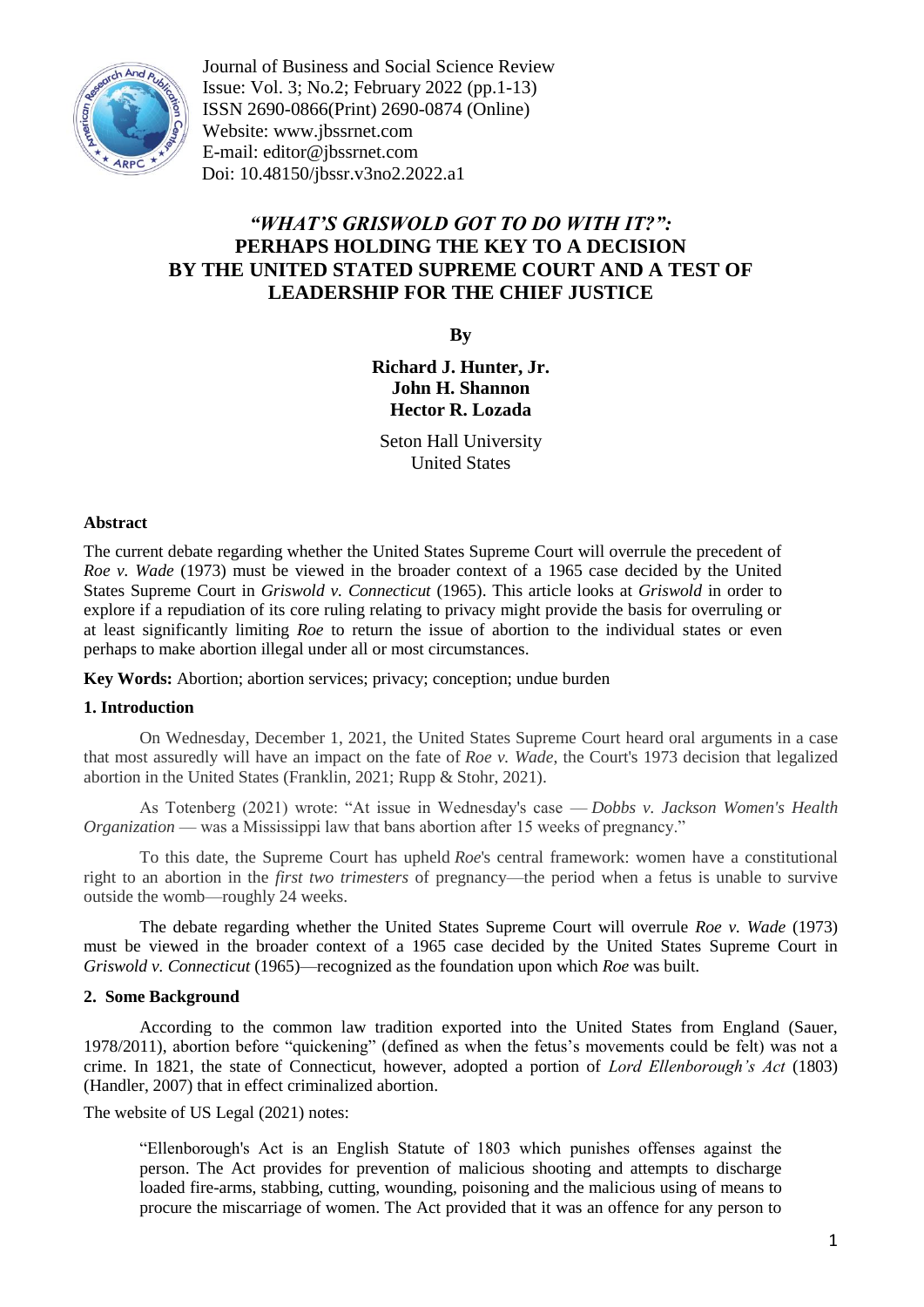perform or cause an abortion. The punishment for performing or attempting to perform a post quickening abortion was the death penalty. The Act is named after Lord Chief Justice of England and Wales, Edward Law, 1st Baron Ellenborough who first proposed the law. The Act is also known as Malicious Shooting and Stabbing Act of 1803."

Mirroring the Ellenborough's Act, Connecticut enacted the first law in the United States that banned abortion *after* quickening. Within twenty years, eight states had adopted such laws. By the time of the adoption of the Fourteenth Amendment in 1868, 20 states, out of 37, had passed laws restricting, or in some cases, wholly prohibiting abortion. Generally, an abortion performed *after* quickening would be considered as a felony, while procedures performed *before* quickening would be treated as a misdemeanor (Gavigan, 1984/2007; Spitz, 2021). Gradually, however, legal distinctions between pre- and post-quickening abortions began to disappear (Sekaleshfar, 2009). In commenting on the state of abortion in the United States in the 1950s and 1960s, the Bill of Rights Institute (2021) notes:

"By the 1950s, almost every state banned all abortions except when necessary to save the woman's life. In the late 1960s, however, some states began to relax their laws restricting abortion. This trend coincided with the feminist movement, and the liberalization of laws governing sexuality and privacy. The trend was also mirrored in legal challenges to laws regulating intimate relations."

### **3. The Context of the Current Debate**

The Guttmacher Institute (2021), "a leading research and policy organization committed to advancing sexual and reproductive health and rights (SRHR) worldwide," reports that "Each year, a broad cross section of people in the United States obtain abortions. In 2017, 862,320 abortions were provided in clinical settings in the United States. However, between January 1, 2011 and July 1, 2019, states enacted 483 new abortion restrictions, and these account for nearly 40% of all abortion restrictions enacted by states in the decades since the Supreme Court's landmark decision in *Roe v. Wade*."

Sanger-Katz, Miller, and Bui (2021) have noted that:

"The portrait of abortion in the United States has changed with society. Today, teenagers are having far fewer abortions, and abortion patients are most likely to already be mothers. Although there's a lot of debate over gestational cutoffs, nearly half of abortions happen in the first six weeks of pregnancy, and nearly all in the first trimester."

"The typical patient, in addition to having children, is poor; is unmarried and in her late 20s; has some college education; and is very early in pregnancy. But in the reproductive lives of women (and transgender and nonbinary people who can become pregnant) across America, abortion is common. The latest estimate, from the Guttmacher Institute, a reproductive health research group that supports abortion rights, found that 25 HYPERLINK "https://ajph.aphapublications.org/doi/10.2105/AJPH.2017.304042"percent of women will have an abortion by the end of their childbearing years" (see also Centers for Disease Control, 2021).

At the same time, several states have moved decisively to limit or restrict a woman's right to an abortion. Some of the most common state-level abortion restrictions which have been enacted include:

- parental notification (Joyce, Kaestner, & Ward, 2020) or consent requirements for minors (e.g., Pori, 2021; Cespedes, 2021);
- limitations on public funding (Ely, Hales, Jackson, Maguin, & Hamilton, 2017; Rutenberg, 2020; McCammon & Beeson-Lynch, 2021);
- mandated counseling designed to dissuade individuals from obtaining an abortion (Rodgers, 2020; Lang, 2021);
- mandated waiting periods before an abortion can be performed (Lindo & Pineda-Torres, 2021; Shatzma, 2021); and
- overly burdensome regulations on abortion facilities (Reingold & Gostin, 2019; Bethay, 2020; Strasser, 2020; Hill, 2021).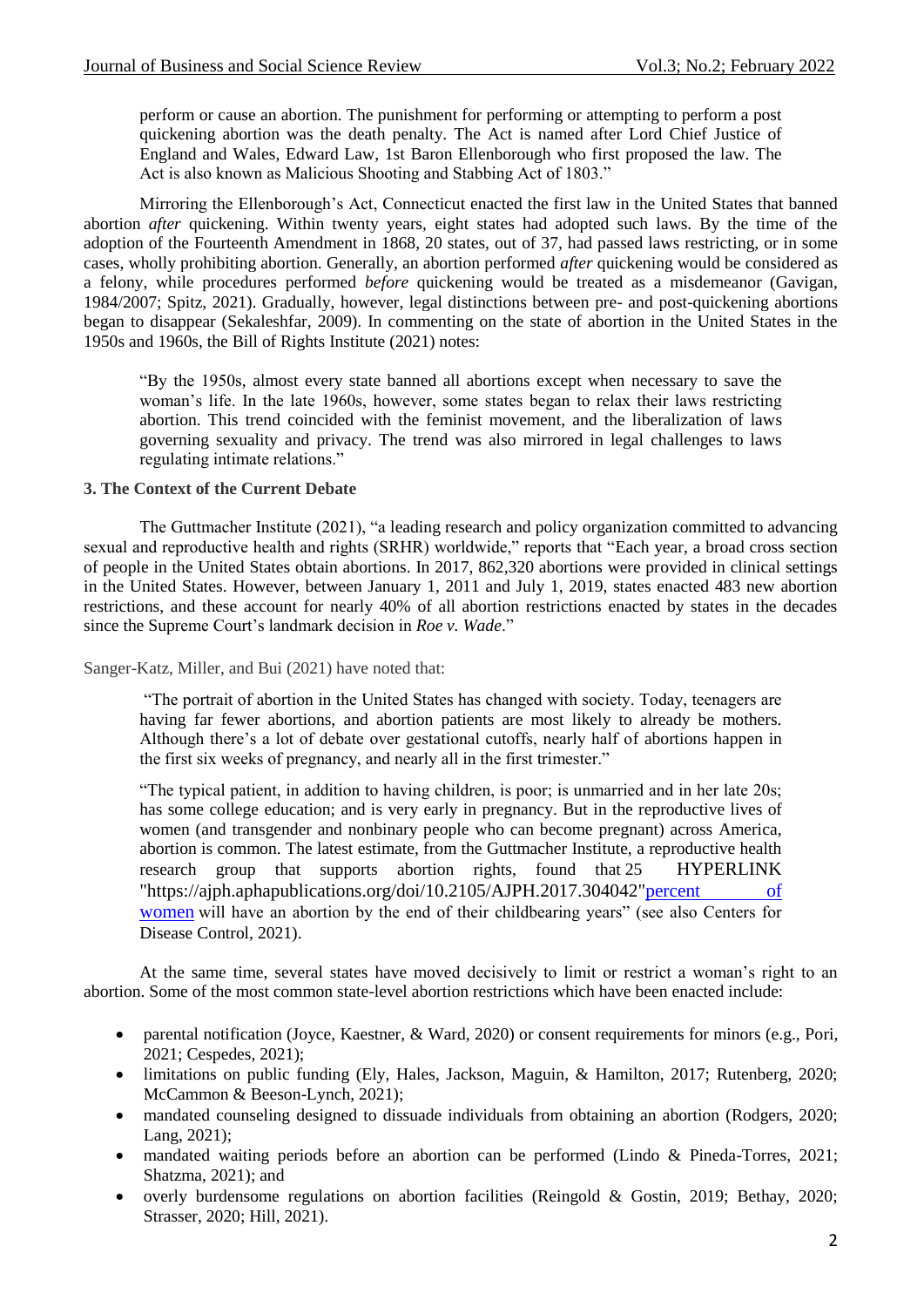Interestingly, the abortion rate of 13.5 abortions per 1,000 women of reproductive age (15–44) represents an 8% *decrease* from the 2014 rate of 14.6. In 2017, there were 1,587 facilities providing abortion in the United States, representing a 5% *decrease* from the 1,671 facilities in 2014. Sixteen percent of facilities in 2017 were abortion clinics (i.e., clinics where more than half of all patient visits were for abortion), 35% were non-specialized clinics, 33% were hospitals and 16% were private physicians' offices. Sixty percent of all abortions were provided at abortion clinics, 35% at non-specialized clinics, 3% at hospitals and 1% at physicians' offices (Guttmacher Institute, 2021).

In 2017, 89% of U.S. counties had no clinics providing abortions. Some 38% of reproductive-age women lived in those counties and would have had to travel elsewhere to obtain an abortion. Of patients who had an abortion in 2014, one-third had to travel more than 25 miles one way to reach a facility (Bearak, Lagasse-Burke, & Jones, 2017; Guttmacher Institute, 2021).

## **4. The Mississippi Landscape**

There were three facilities providing abortion services in Mississippi in 2017. Only one was an abortion clinic. In 2017, 2,550 abortions took place in Mississippi. Abortions in Mississippi represent 0.3% of all abortions in the United States. In 2017, some 99% of Mississippi counties had no clinics that provided abortions, and 91% of Mississippi women lived in those counties.

The following restrictions on abortion were in effect in Mississippi as of January 1, 2021 (see Butterly, 2018):

- Abortion would be banned if *Roe v. Wade* were overturned (see generally Glenza, 2021).
- A patient must receive state-directed counseling that includes information designed to discourage the patient from having an abortion, and then wait 24 hours before the procedure is provided. Counseling must be provided in person and must take place before the waiting period begins, thereby necessitating two trips to the facility.
- Health plans offered in the state's health exchange under the Affordable Care Act can only cover abortion in cases of life endangerment, or in cases of rape or incest.
- Abortion is covered in insurance policies for public employees only in cases of life endangerment, rape, incest or fetal anomaly.
- The use of telemedicine to administer medication abortion is prohibited.
- The parents of a minor must consent before an abortion is provided.
- Public funding is available for abortion only in cases of life endangerment, rape, incest or fetal impairment.
- A patient must undergo an ultrasound before obtaining an abortion; the provider must offer the patient the option to view the image.
- An abortion may be performed at 18 or more weeks post-fertilization (20 weeks after the last menstrual period) only in cases of life endangerment, severely compromised health, or there is a lethal fetal anomaly. This law is based on the assertion, which is not consistent with scientific evidence and has been rejected by the medical community, that a fetus can feel pain at that point in pregnancy.
- The state prohibits abortions performed for the purpose of race or sex selection, or in response to genetic anomaly.
- The state requires abortion clinics to meet unnecessary and burdensome standards related to their physical plant, equipment and staffing.
- The use of a safe, effective and commonly used method of second trimester abortion is prohibited. Abortions using dilation and evacuation are permitted only in cases of life endangerment or severely compromised physical health.

In the most recent controversy, Mississippi has asked the United States Supreme Court to reverse its prior abortion decisions and essentially return the abortion question to the states. Kelly and de Vogue (2021) note that "Mississippi's 15-week abortion ban, which then-Gov. Phil Bryant, a Republican, signed into law in 2018, made exceptions only for medical emergencies or cases in which there is a 'severe fetal abnormality,' but not for instances of rape or incest." A federal judge in Mississippi had struck down the Mississippi statute in November 2018, and the 5th U.S. Circuit Court of Appeals had upheld that ruling in December of 2019 based on the precedent of *Roe v. Wade* (Savage, 2021)*.*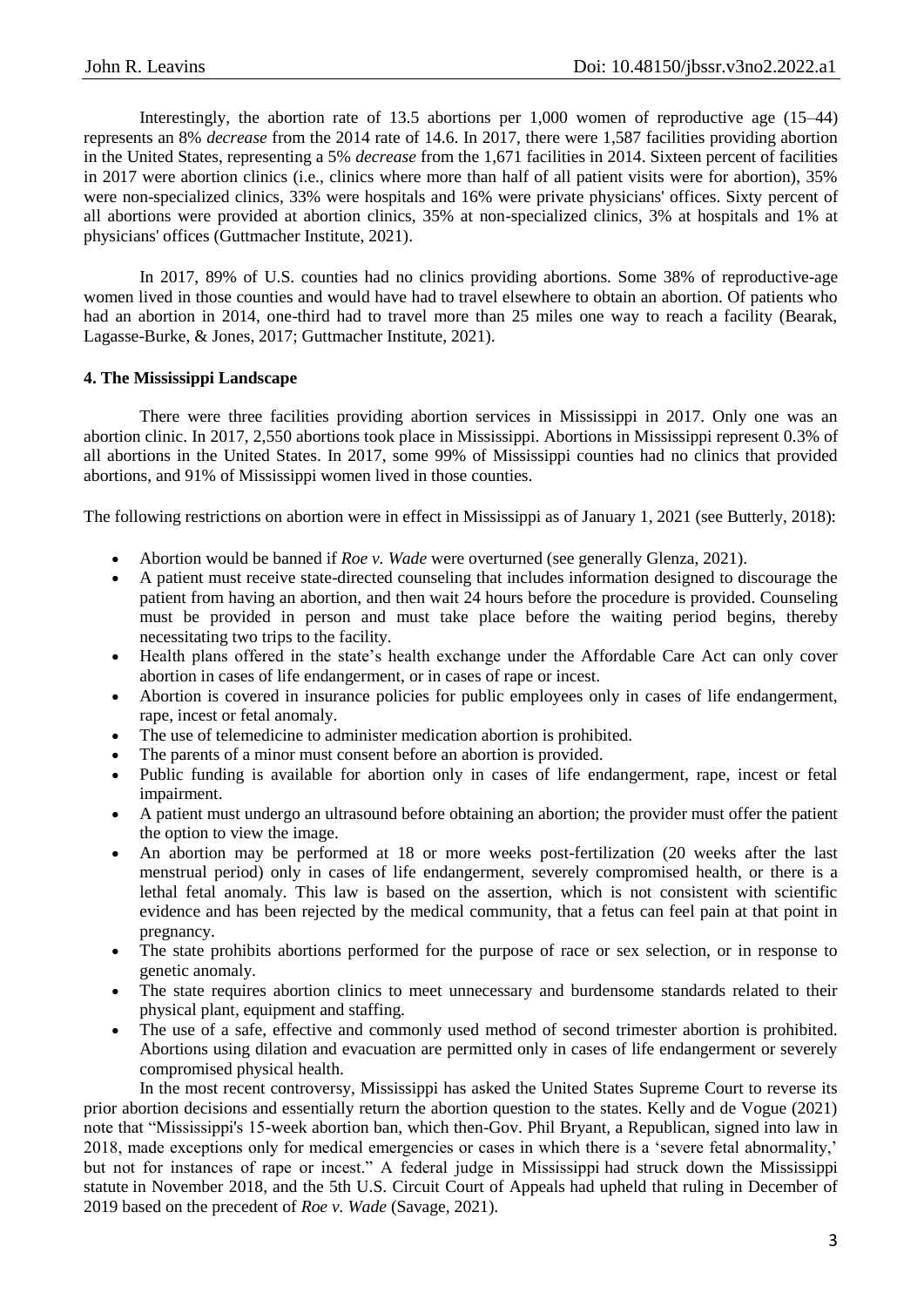As noted by Heilman (2021): "At the heart of the Mississippi abortion law is 'fetal viability' or the point when a fetus can survive out of the womb."

This limitation on infringing on the rights of a woman to seek an abortion was grounded in what came to be known as the *trimester approach of Roe* (Duncan, 1984). However, in 1992, the trimester approach was replaced by the Supreme Court in the case of *Planned Parenthood v Casey* (1992). The majority in *Planned Parenthood* left in place the woman's right to abortion, but set the standard for government intrusion based on fetal viability (Kelso, 2015). States could not put in place any "undue burden" to accessing an abortion prior to that point in a pregnancy. Heilman (2021) notes that "This shift was due in part to medical advances in keeping a baby born prematurely alive." Had "science" changed this calculus once again or was it politics?

Where does it seem the Supreme Court may be going in connection with the Mississippi statute? Are there any strong indications? The Court's three newest justices, Neil Gorsuch, Brett Kavanaugh and Amy Coney Barrett—all appointees of President Donald Trump — appeared to signal that they would side with Mississippi. However, it was still unclear whether these Justices would vote to overrule *Roe*, or would only modify *Roe*'s holding based on a new set of facts, medical understanding, or scientific evidence—or on the fact that their views on abortion now commanded a majority on the Court?

At the same time, Justices Clarence Thomas and Samuel Alito seemed more than willing to reverse *Roe* and perhaps even other decisions which had been based on the recognition of a right to privacy in cases in which they had been in the minority. Surprisingly, a "wild card"—Chief Justice John Roberts although rightfully characterized as a conservative, focused on the question of fetal viability—and not on a reversal of *Roe.*

### **5. The** *Dobbs* **Oral Argument: Providing an Insight to the Views of the Justices**

It is interesting to focus on the specific questions or comments of several of the individual Justices and the responses of the litigators who appeared before the Supreme Court (e.g., Franklin, 2021; Rupp & Stohr, 2021).

Chief Justice Roberts to Julie Rikelman (Leung, 2021) (the attorney who represented Jackson Women's Health Organization, bringing the case): "Why would 15 weeks be an inappropriate line? Viability, it seems to me, doesn't have anything to do with choice, but if it really is an issue about choice, why is 15 weeks not enough time?"

Rikelman replied: "If the court were to move the line substantially backwards — and 15 weeks is nine weeks before viability, your honor — it may need to reconsider the rules around regulations because if it's cutting the time period to obtain an abortion roughly in half, then those barriers are going to be much more important."

At this point, Justice Alito chimed in that: "The fetus has an interest in having a life, and that doesn't change, does it?" (see Jacobs, 2020).

Justice Barrett asked several questions about adoption and "forced parenting." Justice Barrett, the mother of seven children, two of whom were adopted, drew a distinction between child-bearing and childparenting. Justice Barrett referred to the state's argument that in the case of failed contraception, a woman can always give her child up for adoption.

Justice Kavanaugh, who had replaced a more centrist and consensus-builder Justice Anthony Kennedy, the Justice that had authored many of the most controversial decisions of the Supreme Court dealing with an expansion of individual liberties based on privacy, signaled that he too may well be willing to reverse *Roe*.

While acknowledging the Court's precedents as he had indicated during his confirmation hearings (Wang, 2021), Justice Kavanaugh noted that with reference to abortion there are two interests — the woman's right to terminate a pregnancy and the interest of fetal life.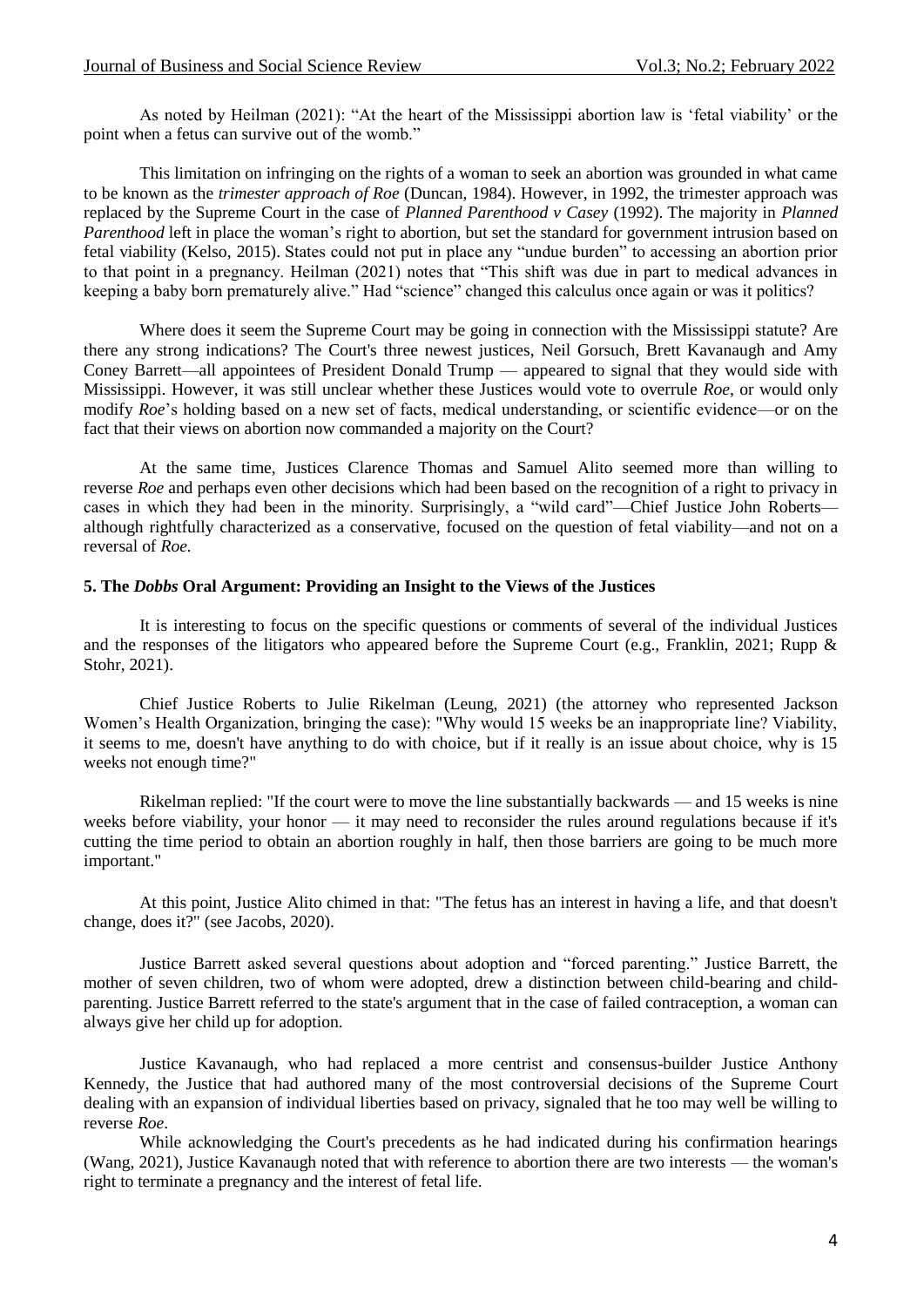Justice Kavanaugh added: "The problem is you can't accommodate both interests. You have to pick." Kavanaugh suggested that the issue might be better resolved in other forums: "Why should this court be the arbiter rather than Congress, state legislatures, state supreme courts and the people being able to resolve this?" Justice Kavanaugh added: "If we think the prior precedents are seriously wrong… why then doesn't the history of this court's practice with respect to those cases tell us that the right answer is to return to the position of neutrality."

In addition, Justice Kavanaugh noted "a long list of past Supreme Court cases that had ruled against precedent," citing *Brown v. Board of Education* (1954) (outlawing the "separate but equal" doctrine); *Baker v. Carr* (1962) (setting the stage for "one person, one vote"); *West Coast Hotel v. Parrish* (1937) (recognizing the state's authority to regulate business); and *Miranda v. Arizona* (1966) (requiring the police to give certain detainees warnings about the "right to remain silent" and to have an attorney present during police questioning) (Wang, 2021).

Justice Clarence Thomas directly challenged the notion that there is a constitutional right to abortion, saying that it is not clearly laid out the way the second amendment is on "the right to bear arms."

Justice Samuel Alito questioned whether fetal viability is even an appropriate line for the court to have drawn. "If a woman wants to be free of the burdens of pregnancy, that interest does not disappear the moment the viability line is crossed," he said.

The Court's more liberal judges weighed in heavily during the oral arguments as well. Justice Elena Kagan said a major goal of precedent is "to prevent people from thinking that this court is a political institution that will go back and forth depending on what part of the public yells the loudest ... usually, there needs to be a strong justification in a case like this, beyond the fact that you think the case is wrong."

Justice Sonia Sotomayor, nominated by President Barack Obama, as was Justice Elena Kagan, signaled that she believes Mississippi's motive in restricting abortion [is religious](https://www.nbcnews.com/politics/supreme-court/sotomayor-suggests-supreme-court-won-t-survive-stench-overturning-roe-n1285166) and is not based on public health considerations. Justice Sotomayor feared a further threat to Supreme Court precedents that protect rights to birth control access and same-sex marriages.

Justice Stephen Breyer quoted from the 1992 ruling in *Planned Parenthood v Casey* which had reaffirmed the essential holding in *Roe*. "To overrule under fire in the absence of the most compelling reason to re-examine a watershed decision would subvert the court's legitimacy beyond any serious question," he said.

"Not much has changed since Roe and Casey," Justice Kagan added. "The reason people agree or not are the same reasons they've always had … aren't we in the exact same place, except that we've had 50 years of women relying on this right?"

Justice Sotomayor added: "Fifteen justices over 30 years have reaffirmed that basic viability line … 15, of varying political background." Justice Sotomayor addressed Scott Stewart, Mississippi's Solicitor General: "The sponsors of this bill ... in Mississippi are saying 'We're doing this because we have new justices on the Supreme Court.' Will this institution survive the stench that this creates in the public perception that the constitution and its reading are just political acts?"

Justice Sotomayor continued: "If people believe it's all political … how will the court survive?" Justice Breyer added that the risk in a "super case" like this is that the American public will regard justices as "just politicians." "That's what kills us," he said.

As Justices from the Court's liberal wing referred to the Court's previous decisions on abortion, and the liberty interest enshrined in those decisions, Justice Sotomayor noted that what has changed was the change in the court's membership.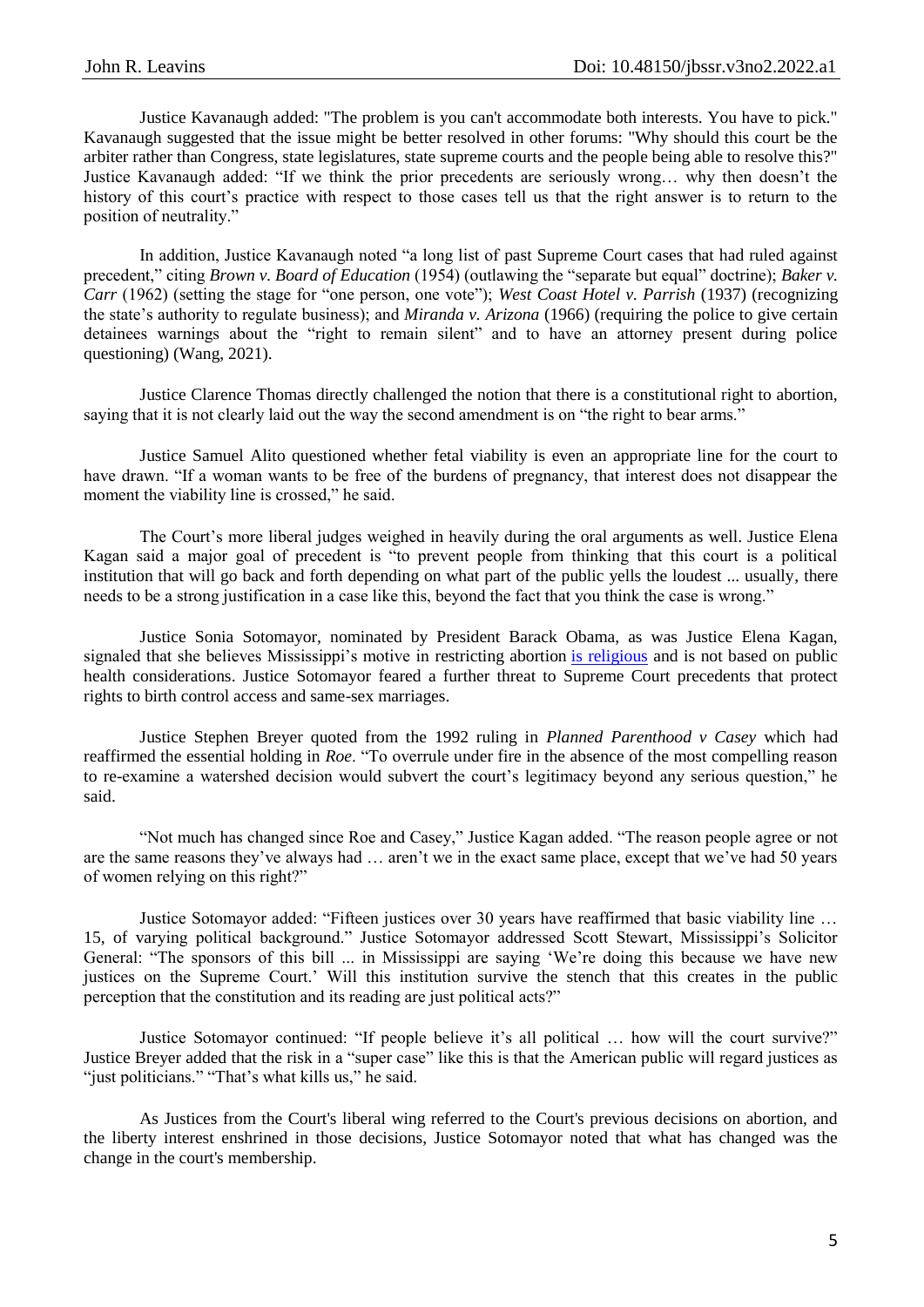United States Solicitor General Elizabeth Prelogar, representing the views of the Biden administration, said that the decision to have an abortion "is an incredibly difficult choice," and one that the court "for 50 years has recognized must be left up to [women] based on their beliefs and their conscience and their determination about what is best for the course of their lives." What view would eventually prevail? A look back at *Griswold v. Connecticut* and its progeny, *Eisenstadt v. Baird,* might prove helpful.

### **6.** *Griswold v. Connecticut* **(1965): The Decisional Foundation**

*Griswold v. Connecticut* (1965) is now regarded as a foundational decision the [United States Supreme](https://en.wikipedia.org/wiki/US_Supreme_Court)  [Court](https://en.wikipedia.org/wiki/US_Supreme_Court) in which the Court ruled that the [Constitution of the United States](https://en.wikipedia.org/wiki/Constitution_of_the_United_States) protects the liberty interest of married couples to buy and use [contraceptives](https://en.wikipedia.org/wiki/Birth_control) without government restriction on the basis of a right to marital privacy.

Recognizing that the Constitution, more specifically the [Bill of Rights,](https://en.wikipedia.org/wiki/United_States_Bill_of_Rights) does not explicitly mention "privacy," Justice [William O. Douglas,](https://en.wikipedia.org/wiki/William_O._Douglas) who wrote for the 7-2 majority on the Court, noted: "Would we allow the police to search the sacred precincts of marital bedrooms for telltale signs of the use of contraceptives? The very idea is repulsive to the notions of privacy surrounding the marriage relationship." Justice [Arthur](https://en.wikipedia.org/wiki/Arthur_Goldberg)  [Goldberg](https://en.wikipedia.org/wiki/Arthur_Goldberg) wrote a concurring opinion in which he used the [Ninth Amendment](https://en.wikipedia.org/wiki/Ninth_Amendment_to_the_United_States_Constitution) in support of the Supreme Court's ruling (see Kruschke, 2020).

#### Justice Goldberg wrote:

"I do agree that the concept of liberty protects those personal rights that are fundamental, and is not confined to the specific terms of the Bill of Rights. My conclusion that the concept of liberty is not so restricted and that it embraces the right of marital privacy though that right is not mentioned explicitly in the Constitution is supported both by numerous decisions of this Court, referred to in the Court's opinion, and by the language and history of the Ninth Amendment. In reaching the conclusion that the right of marital privacy is protected, as being within the protected penumbra of specific guarantees of the Bill of Rights, the Court refers to the Ninth Amendment. I add these words to emphasize the relevance of that Amendment to the Court's holding."

Justice [Byron White](https://en.wikipedia.org/wiki/Byron_White) and Justice [John Marshall Harlan II](https://en.wikipedia.org/wiki/John_Marshall_Harlan_II) wrote concurring opinions in which they argued that the right of privacy is protected by the [due process clause](https://en.wikipedia.org/wiki/Due_process_clause) of the [Fourteenth Amendment.](https://en.wikipedia.org/wiki/Fourteenth_Amendment_to_the_United_States_Constitution)

#### Justice White wrote:

"The Connecticut anti-contraceptive statute deals rather substantially with this [the marital] relationship. For it forbids all married persons the right to use birth-control devices, regardless of whether their use is dictated by considerations of family planning, health, or indeed even of life itself. The anti-use statute, together with the general aiding and abetting statute, prohibits doctors from affording advice to married persons on proper and effective methods of birth control. And the clear effect of these statutes, as enforced, is to deny disadvantaged citizens of Connecticut, those without either adequate knowledge or resources to obtain private counseling, access to medical assistance and up-to-date information in respect to proper methods of birth control. In my view, a statute with these effects bears a substantial burden of justification when attacked under the Fourteenth Amendment."

*Griswold* originated as a prosecution of Dr. Estelle Griswold under the Connecticut [Comstock Act](https://en.wikipedia.org/wiki/Comstock_Act) of 1873. The law made it illegal to use "any drug, medicinal article, or instrument for the purpose of preventing conception...." Violators of the Connecticut law could be "... fined not less than fifty dollars or imprisoned not less than sixty days nor more than one year or be both fined and imprisoned." By the 1950s, Massachusetts and Connecticut were the only two states that still carried such statutes on their books, although they were almost never enforced.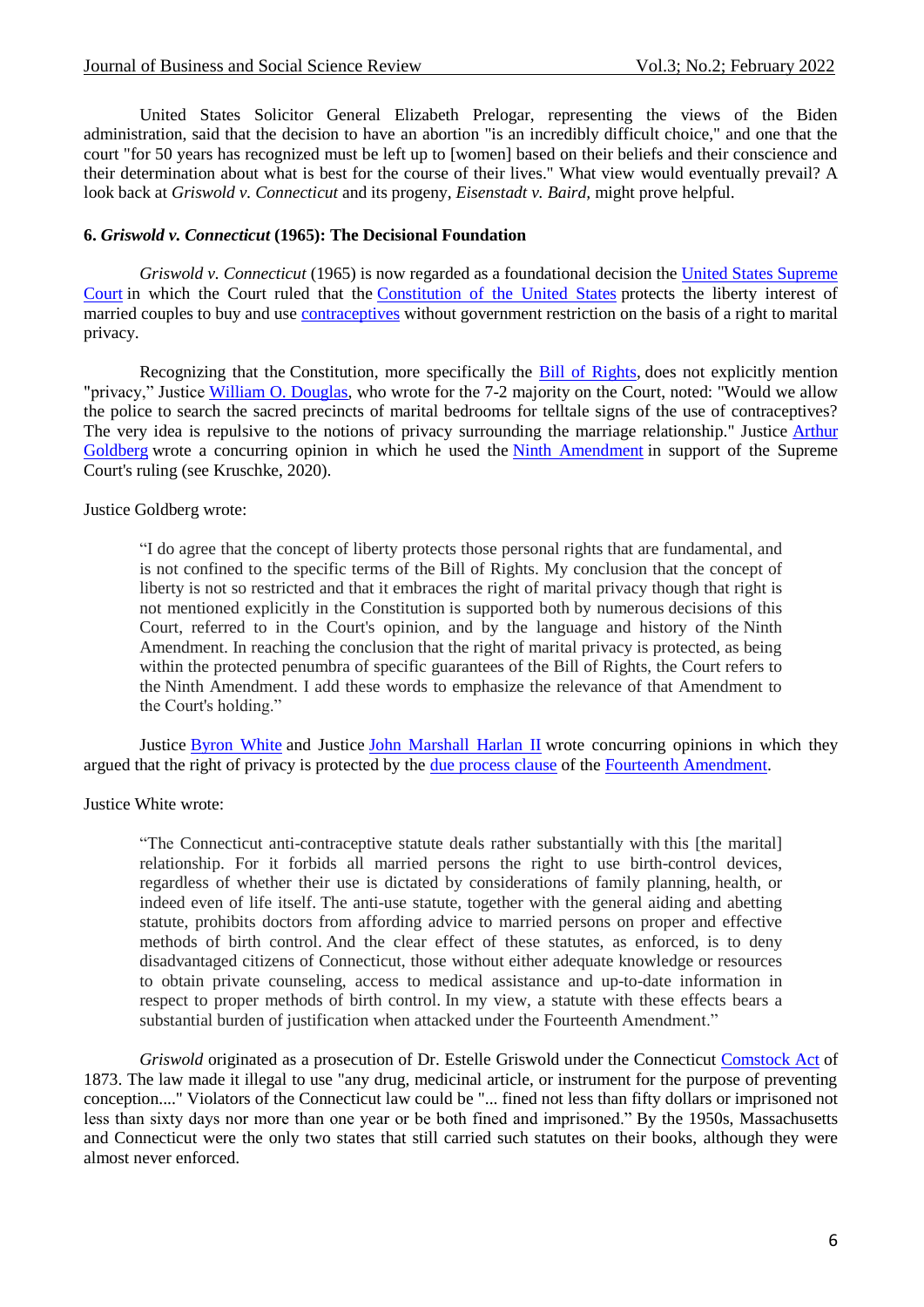During the 1940s, several prosecutions arose from the provision of contraception by the Waterbury Planned Parenthood clinic, leading to legal challenges to the constitutionality of the Connecticut Comstock Act, but these challenges had failed on technical grounds. In *[Tileston v. Ullman](https://en.wikipedia.org/wiki/Tileston_v._Ullman)* (1943), a doctor and mother challenged the law on the grounds that a ban on contraception could, in certain situations, threaten the lives and well-being of patients. The U.S. Supreme Court dismissed the appeal on the grounds that the plaintiff *lacked [standing](https://en.wikipedia.org/wiki/Standing_(law))* to sue on behalf of his patients. [Yale School of Medicine](https://en.wikipedia.org/wiki/Yale_School_of_Medicine) gynecologist [C. Lee](https://en.wikipedia.org/wiki/C._Lee_Buxton) [Buxton](https://en.wikipedia.org/wiki/C._Lee_Buxton) and his patients brought a second challenge to the law in *[Poe v. Ullman](https://en.wikipedia.org/wiki/Poe_v._Ullman)* (1961). The Supreme Court again dismissed the appeal, on the grounds that the case was not *ripe*: the plaintiffs had not been charged or threatened with prosecution, so there was no actual controversy for the Court to resolve.

The dissenting opinion of Justice John Marshall Harlan in *Poe* served as the foundation argument and basis for the later appeal to the United States Supreme Court in *Griswold v. Connecticut.*

"(T)he full scope of the liberty guaranteed by the Due Process Clause cannot be found in or limited by the precise terms of the specific guarantees elsewhere provided in the Constitution. This 'liberty' is not a series of isolated points pricked out in terms of the taking of property; the freedom of speech, press, and religion; the right to keep and bear arms in the United States; the freedom from unreasonable searches and seizures; and so on. It is a rational continuum which, broadly speaking, includes a freedom from all substantial arbitrary impositions and purposeless restraints."

Justice Harlan in *Poe* had argued that the Supreme Court should have heard the case rather than dismissing it on grounds of ripeness. Perhaps most importantly, Justice Harlan indicated his support for a broad interpretation of the due process clause of the Fifth and Fourteenth Amendments. On the basis of this interpretation, Harlan concluded that the Connecticut statute violated the Constitution (Powell, 2021).

After *Poe* was decided in June of 1961, the Planned Parenthood League of Connecticut (PPLC) decided to challenge the law once again. Dr. Estelle T. Griswold served on the PPLC as Executive Director from 1954 to 1965. Dr. Griswold and Dr. Buxton, a PPLC medical volunteer, opened a birth control clinic in [New Haven, Connecticut,](https://en.wikipedia.org/wiki/New_Haven,_Connecticut) "thus directly challeng[ing] the state law." The clinic opened on November 1, 1961. Dr. Griswold and Dr. Buxton were arrested, tried, found guilty, and fined \$100 each. The conviction was upheld by the Appellate Division of the Circuit Court, and by the [Connecticut Supreme Court.](https://en.wikipedia.org/wiki/Connecticut_Supreme_Court) The case reached the United States Supreme Court on a writ of certiorari.

On June 7, 1965, the Supreme Court handed down a 7–2 decision in favor of Dr. Griswold and Dr. Buxton, striking down Connecticut's law against the prescription of contraceptives for married couples. Seven Justices formed the majority and joined an opinion written by Justice [William O. Douglas.](https://en.wikipedia.org/wiki/William_O._Douglas) The theory of the majority's opinion is both interesting and still controversial.

The Court began by finding that the U.S. Constitution protects "marital privacy" as a *fundamental constitutional right*, but admittedly struggled to identify a *particular source* for such a right in the *text* of the Constitution itself (see, e.g., Bellin, 2021). Interestingly, the opinion of Justice Douglas did not embrace the [Due Process Clause](https://en.wikipedia.org/wiki/Due_Process_Clause) of the [Fifth](https://en.wikipedia.org/wiki/Fifth_Amendment_to_the_United_States_Constitution) and [Fourteenth Amendments to the U.S. Constitution](https://en.wikipedia.org/wiki/Fourteenth_Amendment_to_the_United_States_Constitution) (so-called "substantive due process") as the source of the right to marital privacy, because at the time the Court still rejected the application of the doctrine due to its association with the 1905 decision *[Lochner v. New York](https://en.wikipedia.org/wiki/Lochner_v._New_York)* (1905) which had been used as a barrier to government regulation of business in the pre-New Deal era.

Instead of justifying the right to marital privacy under a substantive due process analysis under the Fifth and Fourteenth Amendments, the Court found that the right of marital privacy right was *implied by reference to specific provisions of the [Bill of Rights,](https://en.wikipedia.org/wiki/United_States_Bill_of_Rights)* such as those found in the First, [Third,](https://en.wikipedia.org/wiki/Third_Amendment_to_the_United_States_Constitution) [Fourth,](https://en.wikipedia.org/wiki/Fourth_Amendment_to_the_United_States_Constitution) and Fifth Amendments. In doing so, the Court made reference to earlier cases where the Court had found personal liberties that were constitutionally protected despite not being specifically enumerated in the *text of Constitution*, such as the constitutional right to parental control over childrearing found in the early 20th century cases of *[Meyer v. Nebraska](https://en.wikipedia.org/wiki/Meyer_v._Nebraska)* (1923) and *[Pierce v. Society of Sisters](https://en.wikipedia.org/wiki/Pierce_v._Society_of_Sisters)* (1925). The Court viewed the implicit nature of marital privacy rights to be similar, and in a now often-quoted line Justice Douglas used the metaphor of shined light and its shadows to describe it: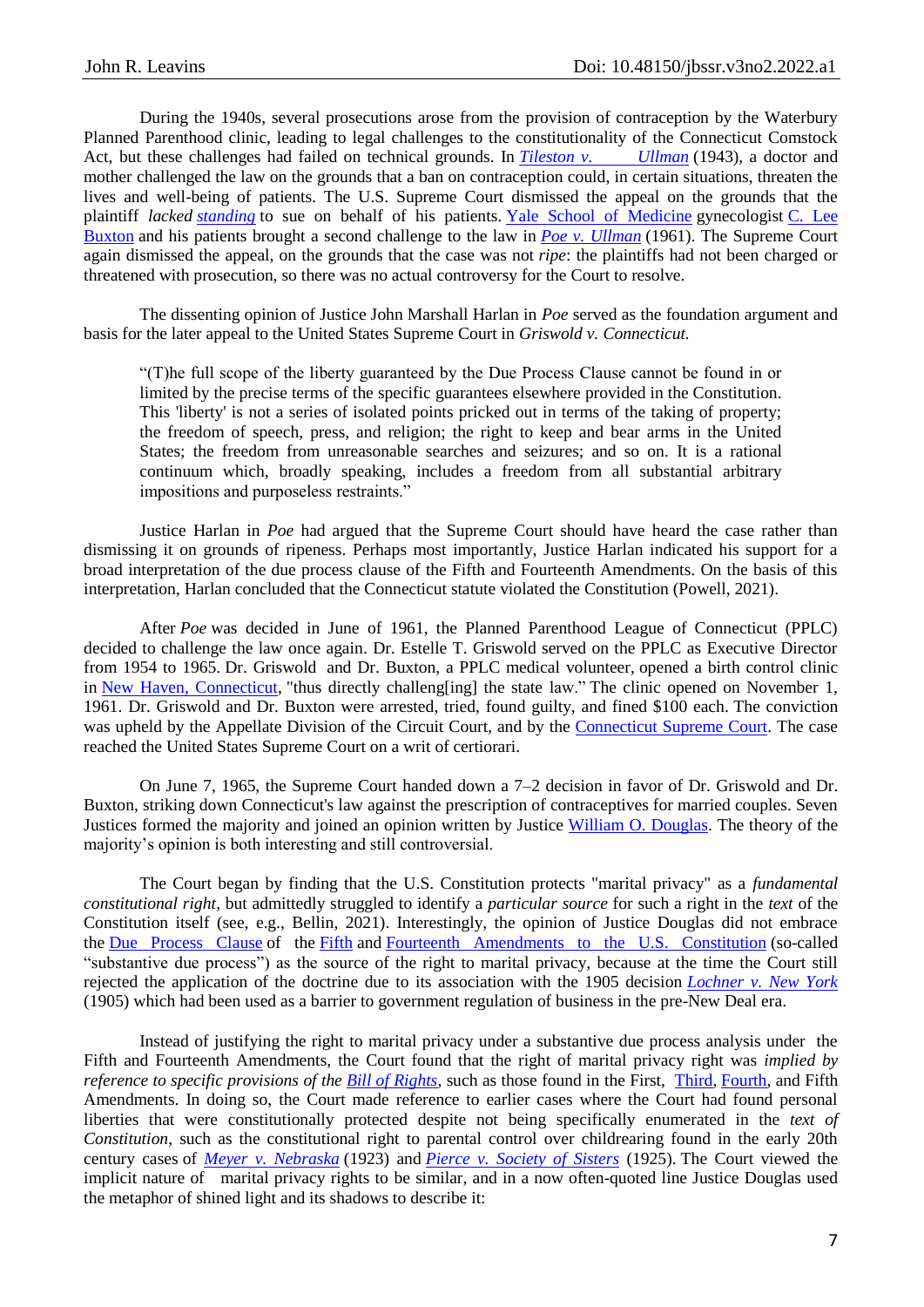"The foregoing cases suggest that specific guarantees in the Bill of Rights have [penumbras,](https://en.wikipedia.org/wiki/Penumbra_(law)) formed by emanations from those guarantees that help give them life and substance. Various guarantees create zones of privacy."

"We have had many controversies over these penumbral rights of "privacy and repose." These cases bear witness that the right of privacy which presses for recognition here is a legitimate one."

The Court concluded that Connecticut's Comstock Law violated this right to privacy, and therefore was unconstitutional. Douglas went even further and stated that the right to marital privacy was "older than the Bill of Rights," and ended the opinion with an impassioned appeal to the sanctity of marriage in the Anglo-American culture and [common law](https://en.wikipedia.org/wiki/Common_law) tradition found in American law:

"We deal with a right of privacy older than the Bill of Rights — older than our political parties, older than our school system. Marriage is a coming together for better or for worse, hopefully enduring, and intimate to the degree of being sacred. It is an association that promotes a way of life, not causes; a harmony in living, not political faiths; a bilateral loyalty, not commercial or social projects. Yet it is an association for as noble a purpose as any involved in our prior decisions."

The concurring and dissenting opinions add much to the understanding of the Court's majority reasoning as well as to the views of the Justices who disagreed with the decision. Justice [Arthur](https://en.wikipedia.org/wiki/Arthur_Goldberg)  [Goldberg](https://en.wikipedia.org/wiki/Arthur_Goldberg) concurred with the judgment of the Court but wrote a separate opinion to emphasize his view that the [Ninth Amendment—](https://en.wikipedia.org/wiki/Ninth_Amendment_to_the_United_States_Constitution)which states that if the Constitution enumerates certain rights but does not enumerate others it does not mean that the other rights do not exist—was sufficient authority on its own to support the Court's finding of a constitutional right to marital privacy. Justice [John Marshall Harlan II](https://en.wikipedia.org/wiki/John_Marshall_Harlan_(1899%E2%80%931971)) also concurred with the judgment of the Court, and reiterated that the right to privacy should be protected under the Due Process Clause of the Fourteenth Amendment (Powell, 2021). Justice [Byron White](https://en.wikipedia.org/wiki/Byron_White) concurred only in the judgment, and wrote an opinion describing how he thought Connecticut's law failed [rational basis scrutiny,](https://en.wikipedia.org/wiki/Rational_basis_scrutiny) saying: "I wholly fail to see how the ban on the use of contraceptives by married couples in any way reinforces the State's ban on illicit sexual relationships."

#### **7. Extending** *Griswold*

Later decisions of the U.S. Supreme Court extended the principles of *Griswold* beyond its particular facts to a more generalized recognition of a constitutionally protected right of privacy. In *[Eisenstadt v.](https://en.wikipedia.org/wiki/Eisenstadt_v._Baird)  [Baird](https://en.wikipedia.org/wiki/Eisenstadt_v._Baird)* (1972), the Court would extend its holding in *Griswold* to unmarried couples as well (see Lucas, 2003; Appleton, 2016).

After delivering a lecture on overpopulation and contraception at Boston University, the appellee William Baird had invited members of the audience to come to the stage and to help themselves to various contraceptive articles. Baird personally handed a package of contraceptive foam to a young woman. As a result of that act, Dr. Baird was arrested and later convicted in a Massachusetts state court for violating a Massachusetts statute which made it a crime to sell, lend, or give away any contraceptive drug, medicine, instrument, or article, except that physicians were permitted to administer or prescribe contraceptive drugs or articles for *married persons*, and pharmacists were permitted to fill prescriptions for contraceptive drugs or articles for *married persons*. Dr. Baird's conviction was affirmed by the Massachusetts Supreme Judicial Court. The United States District Court for the District of Massachusetts dismissed Dr. Baird's petition for a *writ of habeas corpus*, but the United States Court of Appeals for the First Circuit vacated the District Court's order and remanded the case to the District Court with instructions to grant the writ discharging the appellee.

On appeal to the United States Supreme Court, the Court affirmed the judgment of the Court of Appeals. In an opinion authored by Justice William Brennan, which expressed the views of four members of the Court, the Court held that (1) although the appellee was not a physician or pharmacist and was not an unmarried person who had been denied access to contraceptives, he had standing to *assert the rights of unmarried persons* denied access to contraceptives, and (2) the Massachusetts statute could not be upheld as a deterrent to fornication, or as a public health measure, or as a prohibition on contraception.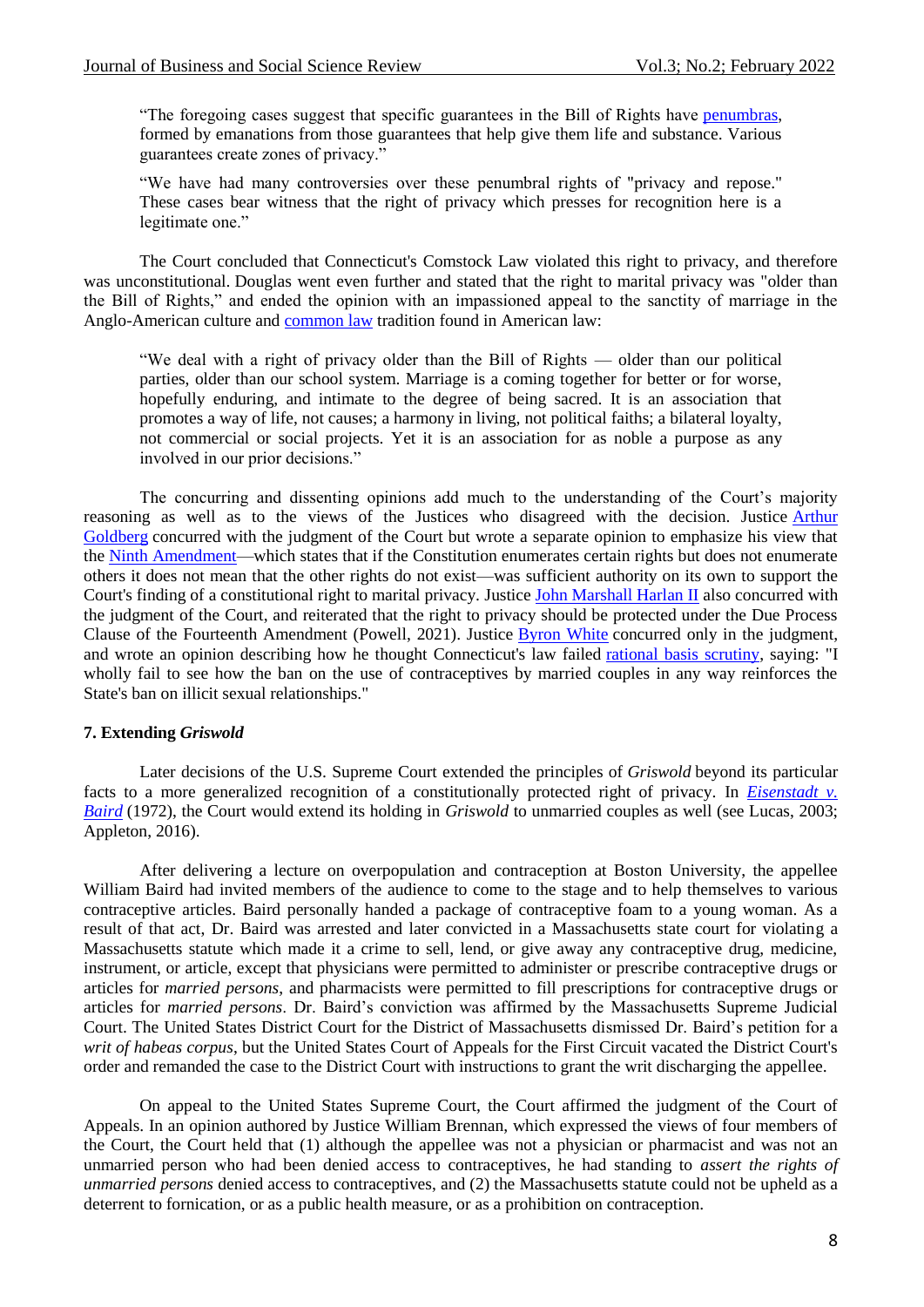The argument in *Eisenstadt* was that it was a violation of the [Equal Protection Clause](https://en.wikipedia.org/wiki/Equal_Protection_Clause) of the Fourteenth Amendment to deny unmarried couples the right to use contraception when married couples enjoyed that right under *Griswold*. Writing for the majority, Justice Brennan wrote that since Massachusetts could not enforce the law against married couples under *Griswold,* the law amounted to "irrational discrimination" if the same right was not extended to unmarried couples as well.

## **7.1. Justice Kennedy Takes Up the Mantle of Protecting Privacy Rights**

A second case merits attention. In *Lawrence v. Texas* (2003), the Supreme Court considered three questions:

"1. Whether Petitioners' criminal convictions under the Texas "Homosexual Conduct" law- which criminalizes sexual intimacy by same-sex couples, but not identical behavior by different-sex couples--violate the Fourteenth Amendment guarantee of equal protection of laws?

"2. Whether Petitioners' criminal convictions for adult consensual sexual intimacy in the home violate their vital interests in liberty and privacy protected by the Due Process Clause of the Fourteenth Amendment?

"3. Whether *Bowers v. Hardwick* (1986) should be overruled?" [In *Bowers*, the Supreme Court had determined in a 5-4 decision that homosexual sodomy was not "deeply rooted in this Nation's history and tradition" nor "implicit in the concept of ordered liberty." Thus, the [right to privacy](https://www.law.cornell.edu/wex/privacy#:~:text=More%20importantly%2C%20however%2C%20the%20Court,%2C%20not%20the%20marital%20couple.%22&text=Their%20right%20to%20liberty%20under,without%20intervention%20of%20the%20government.%22) did not extend to homosexual sodomy as it was not a [fundamental right.](https://www.law.cornell.edu/wex/fundamental_right#:~:text=Overview,been%20found%20under%20Due%20Process.) In reversing the Court of Appeals, the Supreme Court held in *Bowers* that the statute need only pass the [rational basis test](https://www.law.cornell.edu/wex/rational_basis_test) of scrutiny.]

In writing for the Court, and in overruling *Bowers*, Justice Kennedy concluded that the case "should be resolved by determining whether the petitioners were free as adults to engage in the private conduct in the exercise of their liberty under the Due Process Clause of the Fourteenth Amendment to the Constitution."

Justice Kennedy referenced what he termed as "broad statements of the substantive reach of liberty under the Due Process Clause in earlier cases." In so doing, Justice Kennedy cited *Pierce v. Society of Sisters* (1925), *Meyer v. Nebraska* (1923) and *Griswold v. Connecticut* (1965). Justice Kennedy also cited *Eisenstadt v. Baird* (1972), which "established that the right to make certain decisions regarding sexual conduct extends beyond the marital relationship." Justice Kennedy quoted from *Eisenstadt* (p. 453): "It is true that in Griswold the right of privacy in question inhered in the marital relationship.... If the right of privacy means anything, it is the right of the individual*,* married or single, to be free from unwarranted governmental intrusion into matters so fundamentally affecting a person as the decision whether to bear or beget a child."

Still later, on June 26, 2015, the United States Supreme Court would decide *Obergefell v. Hodges,*  requiring states to issue marriage licenses to same-sex couples and to recognize the validity of [same-sex](https://en.wikipedia.org/wiki/Same-sex_marriage)  [marriages](https://en.wikipedia.org/wiki/Same-sex_marriage) performed in other jurisdictions. In a [majority opinion](https://en.wikipedia.org/wiki/Majority_opinion) authored by Justice [Anthony Kennedy,](https://en.wikipedia.org/wiki/Anthony_Kennedy) the Court examined the nature of fundamental rights guaranteed to all by the Constitution and the harm done to individuals by delaying the implementation of such rights while the democratic process plays out, as suggested by Justice Scalia as suggested in his dissenting opinion (see, e.g., Ropiek, 2015). Seemingly harkening back to the words of Justice Douglas in *Griswold*, Justice Kennedy wrote for the Court in *Obergefell*:

"No union is more profound than marriage, for it embodies the highest ideals of love, fidelity, devotion, sacrifice, and family. In forming a marital union, two people become something greater than once they were. As some of the petitioners in these cases demonstrate, marriage embodies a love that may endure even past death. It would misunderstand these men and women to say they disrespect the idea of marriage. Their plea is that they do respect it, respect it so deeply that they seek to find its fulfillment for themselves. Their hope is not to be condemned to live in loneliness, excluded from one of civilization's oldest institutions. They ask for equal dignity in the eyes of the law. The Constitution grants them that right."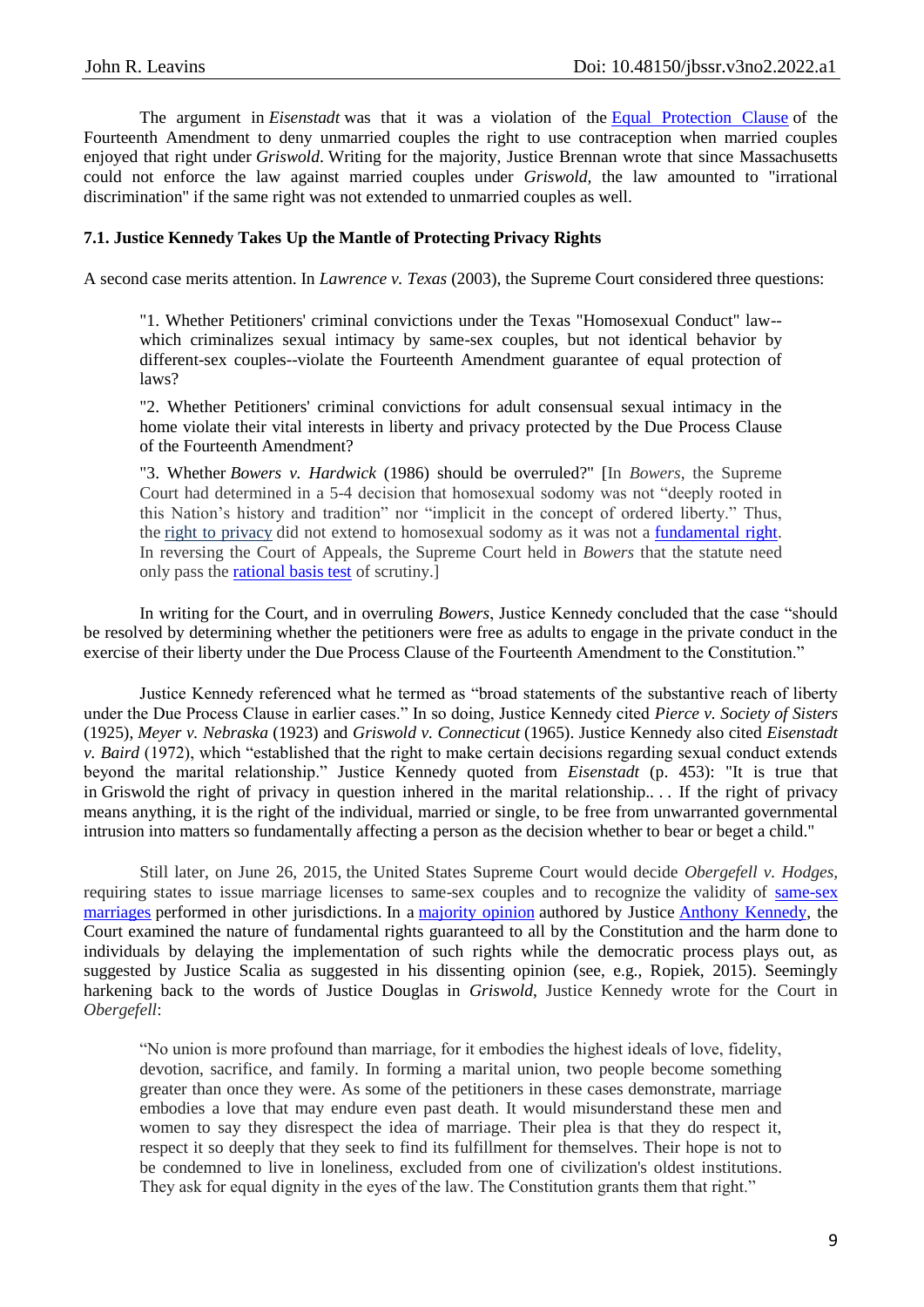Now, in considering *Dobbs*, would the Supreme Court continue on its path of expanding or at least protecting constitutional rights, following the lead of Justice Kennedy (Cantarero, 2020), or would the Court draw back and either overrule or effectively eviscerate of its most important—yet controversial—precedents by weakening abortion rights (Jaffe, 2021)?

## **8. Revisiting the Dissenting Opinions in** *Griswold***: Could They Form the Basis for an Attack on a Constitutional Right to Privacy?**

Justices [Hugo Black](https://en.wikipedia.org/wiki/Hugo_Black) and [Potter Stewart](https://en.wikipedia.org/wiki/Potter_Stewart) had dissented from the Court's decision in *Griswold.* The dissenters argued that because the U.S. Constitution does not *expressly mention* a right of privacy in any of its provisions, the Court had no constitutional basis to strike down Connecticut's Comstock Law. Black's dissent was most pointed in its conclusion:

"I get nowhere in this case by talk about a constitutional 'right of privacy' as an emanation from one or more constitutional provisions. I like my privacy as well as the next one, but I am nevertheless compelled to admit that government has a right to invade it unless prohibited by some specific constitutional provision."

### **9. Some Concluding Observations: Overruling** *Roe* **with or Without Overruling** *Roe***? Testing the Leadership of Chief Justice John Roberts**

There are several possibilities open to the Supreme Court in deciding *Dobbs. Remember that we are dealing with four Supreme Court precedents: Griswold v. Connecticut (and is progeny, Eisenstadt v. Baird), Roe v. Wade and Planned Parenthood v. Casey.*

The first we may call is the "*nothing has really changed*" approach. The Court could acknowledge that a constitutionally protected right to privacy exits as defined in both *Griswold v. Connecticut* and *Eisenstadt v. Baird*; recognize *Roe* as indeed a "super precedent" (Sinclair, 2007), as modified by *Planned Parenthood v. Casey*, and strike down the Mississippi statute as an "undue burden" on the right of a woman to choose to have an abortion. This approach is in line with comments made by Justices Sotomayor, Kagan, and Breyer. However, given the current configuration of the Court, this does not hold itself out as a realistic prospect.

On the other end of the spectrum, but certainly not to the far end of that spectrum, a second approach might be termed as the "*disaffirmance*" approach. The Court could in some combination overrule *Griswold* and *Eisenstadt* on constitutional grounds, holding that there is no "right to privacy" contained in the constitution and certainly no constitutionally protected right to marital privacy. In essence, Justices Black and Stewart had it right all the time! Thus, there is no constitutional basis for *Roe v Wade and Planned Parenthood v. Casey,* and that absent a federal right to abortion, the matter should be now resolved by the individual states. This approach is in line with that taken by Justice Kavanaugh who stated: "Why should this court be the arbiter……"

Or, on the further end of that spectrum, the Court could overrule *Griswold v. Connecticut*, *Roe v. Wade, and Planned Parenthood,* on the basis that the right to life of the fetus should be constitutionally recognized from the "moment of conception" (Marlin, 2021) That, however, might be a "bridge too far" for a majority of the Justices—or at least for the Chief Justice—but would be in line with the views of Justices Alito and Thomas.

There are other combinations or intermediary approaches or what we term *"threading the needle"* possibilities. This approach would require significant legal or constitutional gymnastics and would require the strong leadership of Chief Justice Roberts. Under this approach, the Court could avoid the constitutional question in *Dobbs, bypassing any need to overrule or even comment on the constitutional analysis in Griswold, Eisenstadt or Roe* altogether, and focus its analysis instead on *Planned Parenthood v. Casey—*deciding that *science* has proven an earlier point of viability for the fetus that would permit the Court to uphold the 15-week Mississippi statute, either as the sole justification for its decision or one in combination with holding that the restrictions found in the Mississippi statute under these circumstances do not impose an "undue burden" on the woman seeking an abortion considering fetal viability.

The Supreme Court is expected to issue its decision in June of 2022.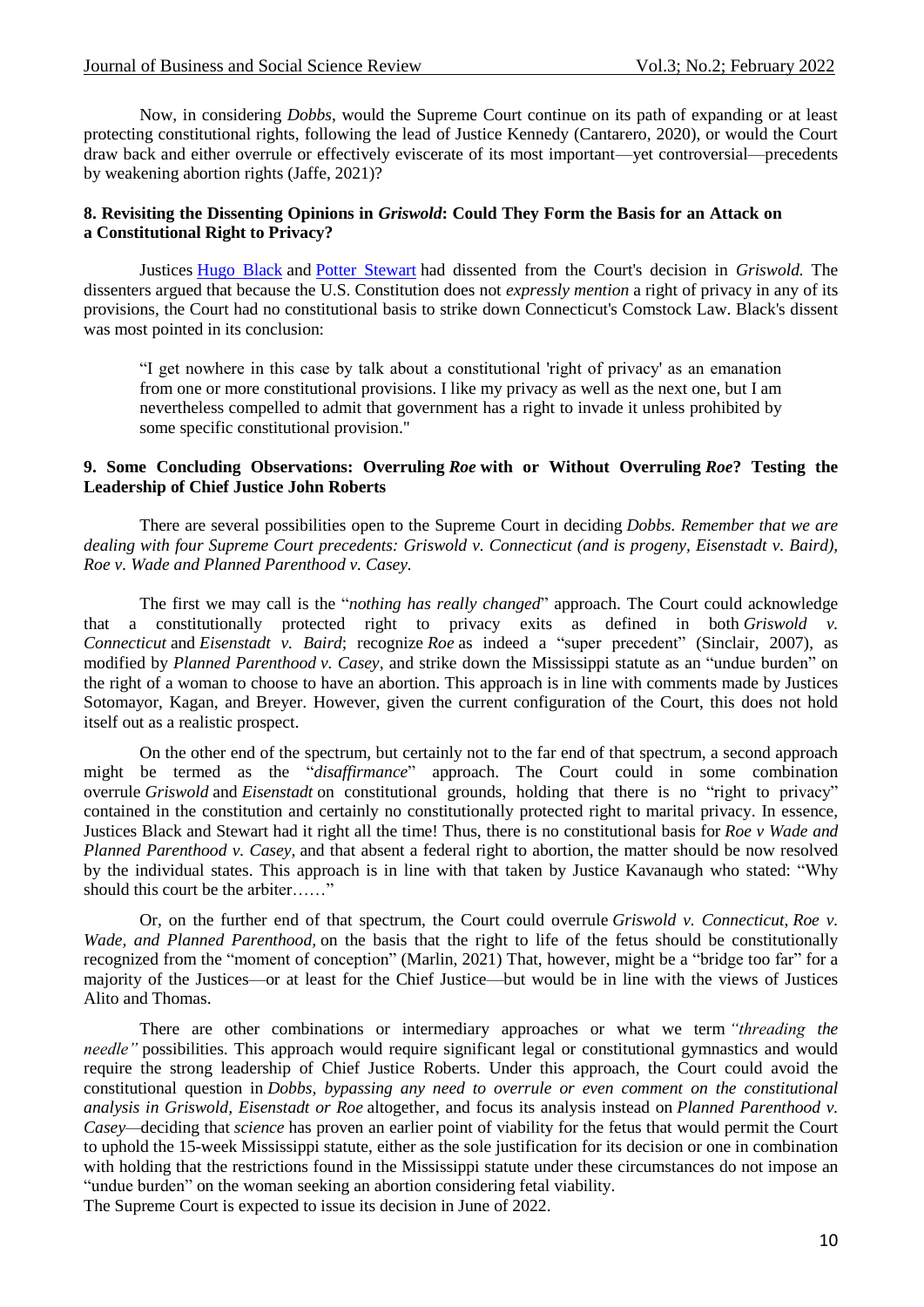## **References**

- Appleton, S.P. (2016). The forgotten family law of Eisenstadt v. Baird. Yale Journal of Law and Feminism, 28: 1-54.
- Bearak, J.M., Lagasse-Burke, K., & Jones, R.K. (2017). Disparities and change overtime in distance women would need to travel to have an abortion in the USA: A spatial analysis. The Lancet Public Health, 2(11): 493-500.
- Bellin, J. (2021). Pure privacy. Northwestern University Law Journal, 116: 463-514.
- Bethay, K. (2020). Mothering in Mississippi: How state laws systematically burden single mothers of color. Tennessee Journal of Race, Gender and Social Justice, 10: 1-27.
- Bill of Rights Institute (2021). Roe v. Wade and the modern abortion debate. Available: [https://billofrightsinstitute.org/e-lessons/roe-v-wade-and-the-modern-abortion](https://nam12.safelinks.protection.outlook.com/?url=https%3A%2F%2Fbillofrightsinstitute.org%2Fe-lessons%2Froe-v-wade-and-the-modern-abortion&data=04%7C01%7CRichard.Hunter%40shu.edu%7Cefff75dfc7f04dcb00fe08d9c63e4e3e%7C51f07c2253b744dfb97ca13261d71075%7C1%7C0%7C637758793163362312%7CUnknown%7CTWFpbGZsb3d8eyJWIjoiMC4wLjAwMDAiLCJQIjoiV2luMzIiLCJBTiI6Ik1haWwiLCJXVCI6Mn0%3D%7C3000&sdata=jsp48dF0kJUkgrSo18F0a5F3XDZby46sTmCTQaex0p8%3D&reserved=0)debate (last accessed December 21, 2021).
- Butterly, A. (2018). If Roe v. Wade is overturned, will abortion become illegal in the US? BBC (July 7, 2018). Available: https://www.liveaction.org/news/roe-v-wade-happens-overturned/
- Cantarero, J. (2020). Religion in the writing: A literary analysis of Justice Kennedy on abortion. Maryland Journal of Race, Religion, Gender and Class (RRGC): 20: 36-72.
- Centers for Disease Control and Prevention (2021). CDC's abortion surveillance system FAQs. Available: [https://www.cdc.gov/reproductivehealth/data\\_stats/abortion.htm](https://www.cdc.gov/reproductivehealth/data_stats/abortion.htm) (last accessed December 24, 2021).
- Cespedes, D. (2021). Mother, may I? The constitutionality of Florida's revived parental consent requirement for the termination of an unmarried minor's pregnancy. Florida Coastal Law Review, 21: 1-35.
- Duncan, R.F. (1984). Justice O'Connor, the Constitution, and the trimester approach to abortion: A liberty on a collision course with itself. The Catholic Lawyer (St. John's University Law Depository), 3(29): 275-285.
- Ely, G.E., Hales, T., Jackson, D.L., Maguin, E., & Hamilton, G. (2017). The undue burden of paying for abortion: An exploration of abortion fund cases. Social Work in Health Care, 56(2): 99-114.
- Franklin, B. (2021). Supreme Court hears oral arguments in MS abortion law. Jackson Advocate (December 10, 2021). Available: <https://jacksonadvocateonline.com/author/bfranklin/>
- Gavigan, S. (1984). The criminal sanction as it relates to human reproduction: The genesis of the statutory prohibition of abortion. The Journal of Legal History, 5(1): 20-43 (published online July 30, 2007).
- Glenza, J. (2021). A 'fundamental' right: A timeline of US abortion rights since Roe v. Wade. The Guardian (December 1, 2021). Available: [https://www.theguardian.com/world/2021/nov/30/abortion-rulings](https://nam12.safelinks.protection.outlook.com/?url=https%3A%2F%2Fwww.theguardian.com%2Fworld%2F2021%2Fnov%2F30%2Fabortion-rulings-history-roe-v-wade&data=04%7C01%7CRichard.Hunter%40shu.edu%7Cefff75dfc7f04dcb00fe08d9c63e4e3e%7C51f07c2253b744dfb97ca13261d71075%7C1%7C0%7C637758793163362312%7CUnknown%7CTWFpbGZsb3d8eyJWIjoiMC4wLjAwMDAiLCJQIjoiV2luMzIiLCJBTiI6Ik1haWwiLCJXVCI6Mn0%3D%7C3000&sdata=znHFbmJhpyeYQVsxWd8BBAhKUQGkXNDwPTYtzHXrz8M%3D&reserved=0)[history-roe-v-wade](https://nam12.safelinks.protection.outlook.com/?url=https%3A%2F%2Fwww.theguardian.com%2Fworld%2F2021%2Fnov%2F30%2Fabortion-rulings-history-roe-v-wade&data=04%7C01%7CRichard.Hunter%40shu.edu%7Cefff75dfc7f04dcb00fe08d9c63e4e3e%7C51f07c2253b744dfb97ca13261d71075%7C1%7C0%7C637758793163362312%7CUnknown%7CTWFpbGZsb3d8eyJWIjoiMC4wLjAwMDAiLCJQIjoiV2luMzIiLCJBTiI6Ik1haWwiLCJXVCI6Mn0%3D%7C3000&sdata=znHFbmJhpyeYQVsxWd8BBAhKUQGkXNDwPTYtzHXrz8M%3D&reserved=0)
- Guttmacher Institute (2021). State facts about abortion: Texas. Guttmacher Institute (January 2021). Available: <https://www.org/fact-sheet/state-facts-about-abortion-texas> (last accessed December 24, 2021).
- Handler, P. (2007). The law of felonious assault in England, 1803-1861. The Journal of Legal History, 28(2): 183-206.
- Heilman, G. (2021). What is the Mississippi abortion Law? AS.com (December 2, 2021). Available: [https://en.as.com/en/2021/12/02/latest\\_news/1638413586\\_439029.html](https://en.as.com/en/2021/12/02/latest_news/1638413586_439029.html)
- Hill, B.J. (2021). The geography of abortion rights. Georgetown Law Journal, 109: 1081-1138.
- Jacobs, S.A. (2020). The future of Roe v. Wade: Do abortion rights end when a human's life begins? Tennessee Law Review, 87: 769-867.
- Jaffe, S. (2021). US Supreme Court expected to weaken abortion rights. The Lancet, 398: 2137-2138 (December 11, 2021).
- Joyce, T.J., Kaestner, R., & Ward, J. (2020). The impact of parental involvement laws on the abortion rate of minors. Demography (Duke University Press), 57(1): 323-346.
- Kelly, K., & de Vogue, A. (2021). Supreme Court takes up major abortion case next term that could limit Roe v. Wade. CNN (May 18, 2021). Available: [https://www.cnn.com/2021/12/03/politics/supreme-court](https://www.cnn.com/2021/12/03/politics/supreme-court-briefs-arguments/index.html)[briefs-arguments/index.html](https://www.cnn.com/2021/12/03/politics/supreme-court-briefs-arguments/index.html)
- Kelso, R.R. (2015). The structure of *Planned Parenthood v. Casey*. Abortion rights law: Strict scrutiny for substantial obstacles on abortion choice and otherwise reasonableness balancing. Quinnipiac Law Review, 34: 75-139.
- Kruschke, A.N. (2020). Finding a new home for the abortion right under the Ninth Amendment. ConLawNOW, 12(1): 128-154.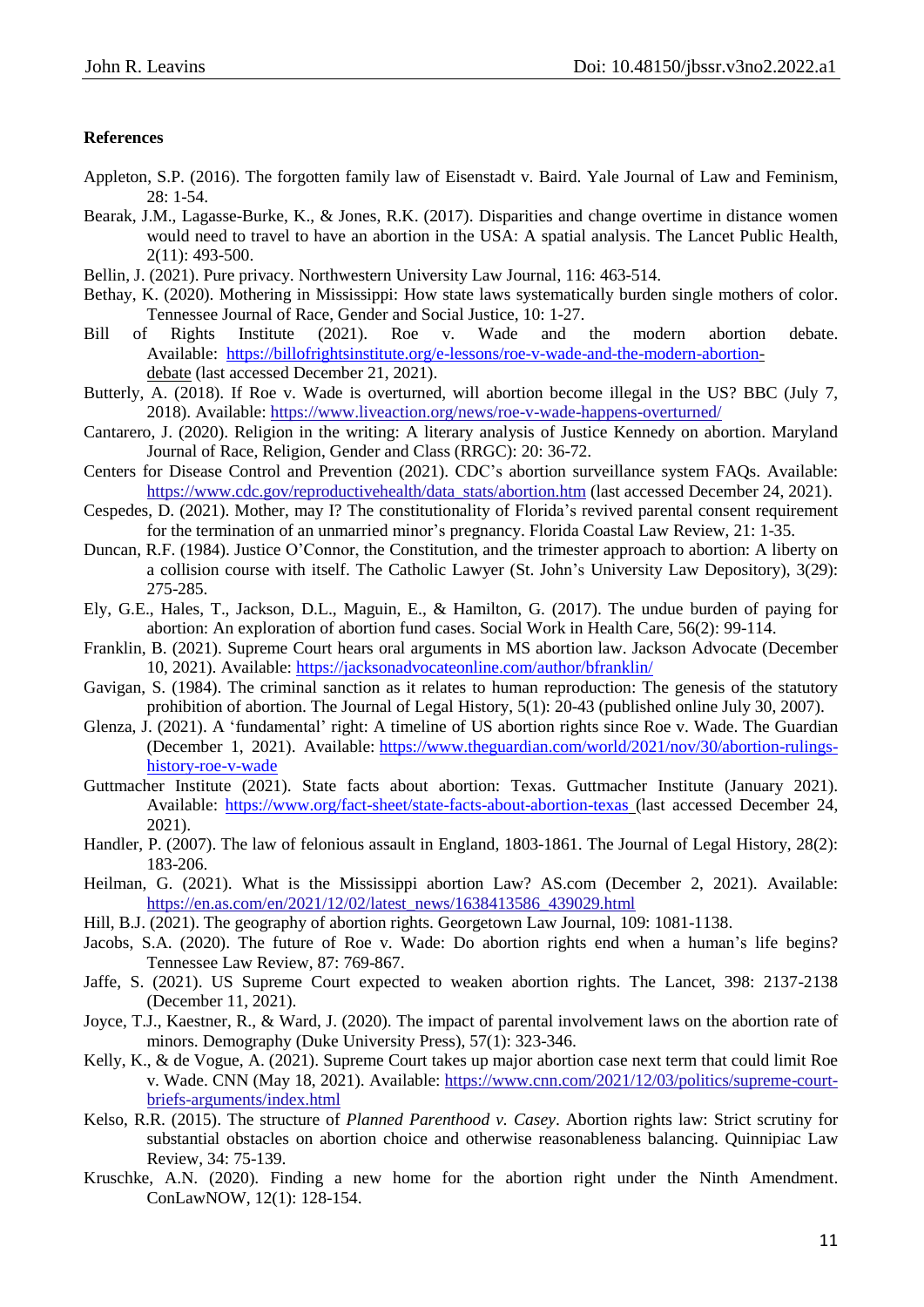- Lang, J.A. (2021). The right to remain silent: Abortion and compelled physician speech. Boston College Law Review, 62: 2091-2114.
- Leung, Y. (2021). Who is Julie Rikelman as SCOTUS vote on Roe v. Wade looms? The Focus (December 2, 2021). Available: <https://www.thefocus.news/celebrity/julie-rikelman/>
- Lindo, J.M., & Pineda-Torres, M. (2021). New evidence on the effects of mandatory waiting periods for abortion. Journal of Health Economics, 80 (forthcoming). Available: <https://www.nber.org/papers/w26228>
- Lucas, R. (2003). New historical insights on the curious case of Baird v. Eisenstadt. Roger Williams University Law Review, 9: 9-55.
- Marlin, J. (2021). Doctors: Advances since Roe confirm abortion 'takes life of unborn child.' Crux (December 12, 2021). Available: [https://cruxnow.com/church-in-the-usa/2021/12/doctors-advances](https://cruxnow.com/church-in-the-usa/2021/12/doctors-advances-since-roe-confirm-abortion-takes-life-of-unborn-child)[since-roe-confirm-abortion-takes-life-of-unborn-child](https://cruxnow.com/church-in-the-usa/2021/12/doctors-advances-since-roe-confirm-abortion-takes-life-of-unborn-child)
- McCammon, H.J. & Beeson-Lynch, C. (2021). Fighting words: Pro-choice cause lawyering, legal-framing innovations, and hostile political-legal contexts. Law and Social Inquiry, 46: 599-632.
- Pori, B.M. (2021). "What makes you think you can do that?": How venue restrictions prevent access to abortion for minors in Arkansas. Cardozo Law Review, 42: 685-728.
- Powell, H.J. (2021). John Marshall Harlan and constitutional adjudication: An anniversary rehearing. Belmont Law Review, 9: 62-148.
- Reingold, R.B., & Gostin, L.O. (2019). State abortion restrictions and the new Supreme Court: Women's access to reproductive health services. JAMA Viewpoint, 322(1): 21-22.
- Rodgers, B. (2020). Mandatory abortion ultrasound bill dies in final hours of Utah's 2020 legislative session. Salt Lake Tribune (March 13, 2021). Available: [https://www.sltrib.com/news/politics/2020/03/13/mandatory-ultrasound-bill/](https://nam12.safelinks.protection.outlook.com/?url=https%3A%2F%2Fwww.sltrib.com%2Fnews%2Fpolitics%2F2020%2F03%2F13%2Fmandatory-ultrasound-bill%2F&data=04%7C01%7CRichard.Hunter%40shu.edu%7Cefff75dfc7f04dcb00fe08d9c63e4e3e%7C51f07c2253b744dfb97ca13261d71075%7C1%7C0%7C637758793163362312%7CUnknown%7CTWFpbGZsb3d8eyJWIjoiMC4wLjAwMDAiLCJQIjoiV2luMzIiLCJBTiI6Ik1haWwiLCJXVCI6Mn0%3D%7C3000&sdata=goWj2Txm4V%2BeZhMl5hXAgvhpv1ZVwqsIksaZRN50LkE%3D&reserved=0)
- Ropiek, D. (2015). Scalia's dissent: A direct attack on American democracy. Psychology Today (June 27, 2015). Available: [https://www.psychologytoday.com/us/blog/how-risky-is-it-really/201506/scalias](https://www.psychologytoday.com/us/blog/how-risky-is-it-really/201506/scalias-dissent-direct-attack-american-democracy)[dissent-direct-attack-american-democracy](https://www.psychologytoday.com/us/blog/how-risky-is-it-really/201506/scalias-dissent-direct-attack-american-democracy)
- Rupp, L. & Stohr, G. (2021). 'Is 15 weeks not enough time?' What the justices said about the abortion case. MSN.com (December 1, 2021). Available: [https://www.msn.com/en-us/money/markets/is-15-weeks](https://www.msn.com/en-us/money/markets/is-15-weeks-not-enough-time-what-the-justices-said-about-the-abortion-case/ar-AARm0ai)[not-enough-time-what-the-justices-said-about-the-abortion-case/ar-AARm0ai](https://www.msn.com/en-us/money/markets/is-15-weeks-not-enough-time-what-the-justices-said-about-the-abortion-case/ar-AARm0ai)
- Rutenberg, M. (2020). An illusion of choice: Defunding the right to choose. Southwest Law Review, 50: 179- 207.
- Sanger-Katz, M., Miller, C.C., & Bui, Q. (2021). Who gets abortions in America? New York Times (December 14, 2021). Available: <https://www.nytimes.com/interactive/2021/12/14/>
- Sauer, R. (1978). Infanticide and abortion in nineteenth-century Britain. Population Demography, 32(1): 81- 93 (published online November 8, 2011).
- Savage, D. (2021). Supreme Court agrees to hear major abortion case challenging Roe v. Wade. Los Angeles Times (May 17, 2021). Available: [https://www.msn.com/en-us/news/politics/supreme-court-agrees](https://www.msn.com/en-us/news/politics/supreme-court-agrees-to-hear-major-abortion-case-challenging-roe-vs-wade/ar-BB1gPmrb)[to-hear-major-abortion-case-challenging-roe-vs-wade/ar-BB1gPmrb](https://www.msn.com/en-us/news/politics/supreme-court-agrees-to-hear-major-abortion-case-challenging-roe-vs-wade/ar-BB1gPmrb)
- Sekaleshfar, F.B. (2009). Reinterpreting the 'quickening' perspective in the abortion debate. Theoretical Medicine and Bioethics, 30: 161-171.
- Shatzma, A. (2021). Abortion delayed is abortion denied: Why the Hyde Amendment's rescission of federal funding for medically necessary abortions harms low-income women. Cardozo Journal of Equal Rights and Social Justice, 27: 503-533.
- Sinclair, M. (2007). Precedent, super-precedent. George Mason Law Review, 14: 363-411.
- Spitz, S. (2021). The social circumstances that criminalized abortion in the  $19<sup>th</sup>$  century. Constellations,  $12(2)$ : 1-10.
- Strasser, M. (2020). Unduly burdening abortion jurisprudence. William and Mary Bill of Rights Journal, 29: 367-411.
- Totenberg, N. (2021). Roe v. Wade's future is in doubt after historic arguments at Supreme Court. National Public Radio (NPR) (December 1, 2021). Available; [https://www.npr.org/2021/12/01/02/1060508566/roe-v-wadfe-arguments-abortion](https://nam12.safelinks.protection.outlook.com/?url=https%3A%2F%2Fwww.npr.org%2F2021%2F12%2F01%2F02%2F1060508566%2Froe-v-wadfe-arguments-abortion-supreme-court-case-mississippi-law&data=04%7C01%7CRichard.Hunter%40shu.edu%7Cefff75dfc7f04dcb00fe08d9c63e4e3e%7C51f07c2253b744dfb97ca13261d71075%7C1%7C0%7C637758793163362312%7CUnknown%7CTWFpbGZsb3d8eyJWIjoiMC4wLjAwMDAiLCJQIjoiV2luMzIiLCJBTiI6Ik1haWwiLCJXVCI6Mn0%3D%7C3000&sdata=FdIapEA%2BGttg9gGxX3yKh5m0l1xE%2Bp4CH%2BtqoXoxHiY%3D&reserved=0)[supreme-court-case-mississippi-law](https://nam12.safelinks.protection.outlook.com/?url=https%3A%2F%2Fwww.npr.org%2F2021%2F12%2F01%2F02%2F1060508566%2Froe-v-wadfe-arguments-abortion-supreme-court-case-mississippi-law&data=04%7C01%7CRichard.Hunter%40shu.edu%7Cefff75dfc7f04dcb00fe08d9c63e4e3e%7C51f07c2253b744dfb97ca13261d71075%7C1%7C0%7C637758793163362312%7CUnknown%7CTWFpbGZsb3d8eyJWIjoiMC4wLjAwMDAiLCJQIjoiV2luMzIiLCJBTiI6Ik1haWwiLCJXVCI6Mn0%3D%7C3000&sdata=FdIapEA%2BGttg9gGxX3yKh5m0l1xE%2Bp4CH%2BtqoXoxHiY%3D&reserved=0)
- US Legal (2021). Ellenborough's Act law and legal definition. Available: <https://definitions.uslegal.com/e/ellenboroughs-act/> (last accessed December 23, 2021).
- Wang, A.B. (2021). Kavanaugh, who told Senate Roe v. Wade was "settled as precedent," signals openness to overturning abortion decision. Washington Post (December 1, 2021). Available: